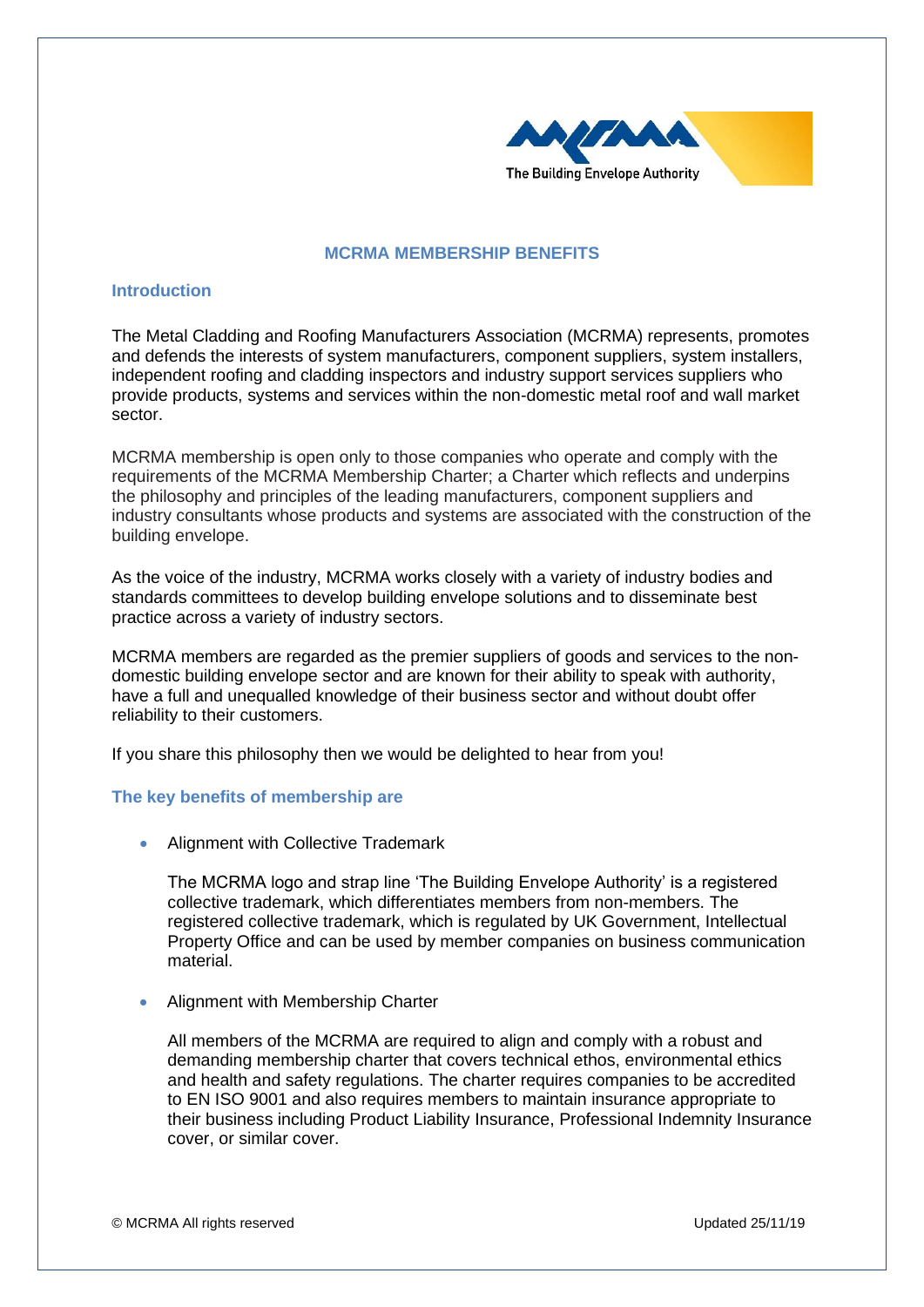## • Access to training courses

MCRMA maintains that having appropriately trained and qualified staff ensures commitment to the industry and people we serve during the supply and installation process. To this end the MCRMA developed an initial three-day training programme covering theory and practice for new and developing staff members. System installer members also have access to supported NVQ training at Dudley College of Technology and its associated site at Waltham Forest. To this end, MCRMA supports the availability of level 2 NVQ diploma in roofing sheeting and cladding and level 2 NVQ in cladding occupations.

- Technical guidance notes for the use of specifiers and practitioners on topics connected with the use of construction products within the metal building envelope in the non-domestic sector.
- The Association holds scheduled technical conferences for member companies where pertinent and important industry topics are explored in depth with industry experts and professional organisations.
- Quarterly members' meetings to update members on key industry issues and an opportunity to discuss specific technical and industry matters.
- Speakers from industry on topics relevant to non-domestic construction and the issues associated with it for example, statistics, materials and coating technology, sustainability, specifications, legislation, regulation and general industry matters.
- Membership of the Construction Products Association (CPA) which provides members with the opportunity to receive first-hand knowledge and offer input into MHCLG and the associated links with BuildUK and CIC.

The CPA also has direct links with NHBC, BRAC, BRE and NBS plus others who are involved with the construction industry and the development of projects covering BIM, smart technology etc.

The CPA also provides industry with the opportunity for input/output on matters such as sustainability and industry led economic forecasts.

- Membership of the Advisory Committee for Roof Safety (ACR) which includes other key construction industry associations and the Health and Safety Executive (HSE). This forum is a body dedicated to making working on roofs safer.
- Whole industry statistics and trends issued to members on an annual basis.
- Individual technical committees focused on specific industry sectors for example, rainscreen, safety lines and sustainability.
- Direct input into British Standard and International drafting committees covering, amongst others:
	- ➢ BS 5427 Code of Practice for roof and wall covering
	- $\triangleright$  CEN TC 128 SC7
	- ➢ BS EN 14782 harmonised standard
	- ➢ BS EN 14509 harmonised standard